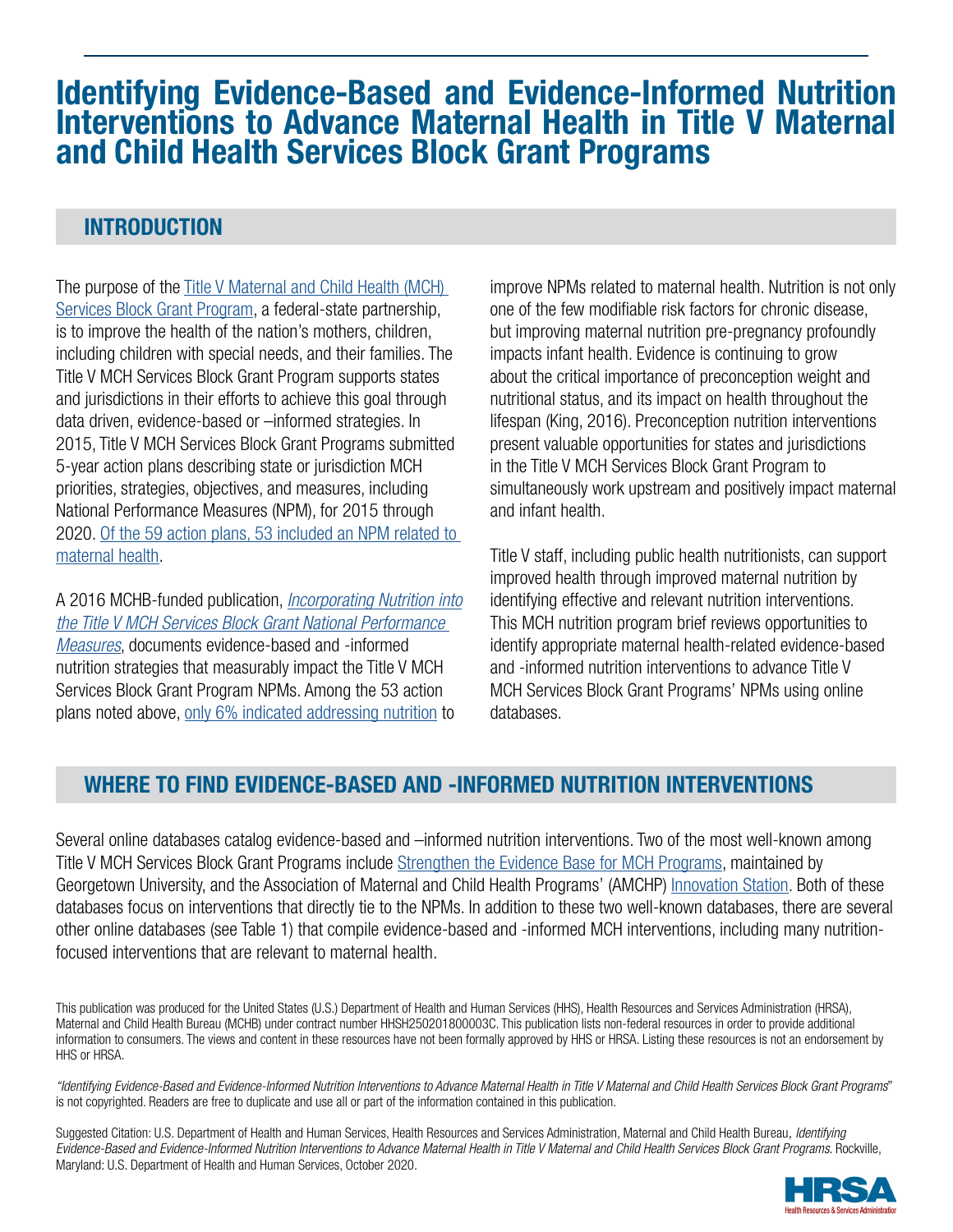# Table 1: Examples of Databases that Include Evidence-Based and -Informed Nutrition Interventions to Advance Maternal Health\*

| <b>Database Title</b>                                                          | <b>Database Funders</b>                                                            | <b>Database Description</b>                                                                                                                                                                                                                                                                                                                                                                                             |
|--------------------------------------------------------------------------------|------------------------------------------------------------------------------------|-------------------------------------------------------------------------------------------------------------------------------------------------------------------------------------------------------------------------------------------------------------------------------------------------------------------------------------------------------------------------------------------------------------------------|
| <b>The Community Guide</b>                                                     | Community<br><b>Preventive Services</b><br><b>Task Force</b>                       | Database featuring only evidence-based recommendations from the Community<br>Preventive Services Task Force, an independent committee of public health experts. All<br>recommendations are based on systematic reviews of peer-reviewed literature. Database<br>information includes strength of evidence, economic value, intervention resources, and<br>implementation considerations.                                |
| <b>Community Health</b><br>Improvement (CHI)<br><b>Navigator</b>               | <b>HHS Centers for</b><br>Disease Control and<br>Prevention (CDC)                  | Database of interventions in four areas of public health: socioeconomic factors, physical<br>environment, health behaviors, and clinical care. Database information includes resource<br>type, resource descriptions, appropriate settings or audiences, and links to related studies<br>or reviews.                                                                                                                    |
| <b>Community Health</b><br><b>Online Resource</b><br>Center (CHORC)            | <b>HHS CDC</b>                                                                     | Database of environment and system change resources to decrease tobacco use and<br>prevent obesity. Database information includes resource descriptions, appropriate<br>audiences or settings, and related links.                                                                                                                                                                                                       |
| <b>Healthy People (HP)</b><br>2020 Evidence-Based<br><b>Resources</b>          | <b>HHS Office of Disease</b><br>Prevention and Health<br>Promotion                 | Database features only evidence-based resources, review articles, toolkits, expert opinions,<br>and relevant white papers. Database information includes resource descriptions, evidence<br>sources and strength, related HP 2020 objectives, and connected PubMed citations.                                                                                                                                           |
| <b>Innovation Station</b>                                                      | <b>HHS HRSA</b>                                                                    | Database has three defined levels of evidence-informed interventions: "emerging,"<br>"promising," and "best practices." Interventions categorized according to related NPM.<br>Evidence is based on program evaluations and peer-reviewed literature. Database<br>information includes an overview of the intervention, evidence, costs, intervention<br>implementation, and NPMs potentially impacted by intervention. |
| Strengthen the<br><b>Evidence Base for MCH</b><br>Programs                     | <b>HHS HRSA</b>                                                                    | Database featuring resources and policies categorized according to related NPMs.<br>Database information includes resource descriptions, evidence sources and strength,<br>appropriate audiences, expected outcomes, models, and suggested evaluation measures.                                                                                                                                                         |
| <b>Research-Tested</b><br><b>Intervention Programs</b><br>(RTIP <sub>S</sub> ) | <b>HHS National</b><br>Institutes of Health<br><b>National Cancer</b><br>Institute | Database featuring evidence-based interventions to control and prevent cancer, as well<br>as cancer-associated modifiable risk-factors. Database information includes resource<br>descriptions, evidence strength based on external peer reviewers' ratings, appropriate<br>audiences, and settings, associated products or materials, costs, and time demands.                                                         |
| <b>Rural Health</b><br><b>Information Hub</b><br>(RHIhub)                      | <b>HHS HRSA</b>                                                                    | Database featuring toolkits compiling evidence-informed programs to improve rural health.<br>Database information includes intervention descriptions, why interventions work, examples,<br>implementation considerations, suggested evaluation measures, and relevant resources.                                                                                                                                        |
| <b>SNAP-Ed Toolkit</b>                                                         | U.S. Department of<br>Agriculture                                                  | Database featuring policy, system, and environmental change interventions to prevent<br>obesity among low-income populations. Database information includes intervention<br>descriptions, targeted behaviors, appropriate audience or setting, specific intervention<br>evidence, strength of evidence, costs, and suggested evaluation measures.                                                                       |
| <b>What Works for Health</b>                                                   | Robert Wood Johnson<br>Foundation                                                  | Database featuring programs and interventions to address community needs. Database<br>information includes intervention descriptions, expected outcomes, impacts on health<br>disparities, specific intervention evidence, strength of evidence, models, and additional<br>resources.                                                                                                                                   |
| *(Probert, K. & Adams, B., 2021a); (Probert, K. & Adams, B., 2021b)            |                                                                                    |                                                                                                                                                                                                                                                                                                                                                                                                                         |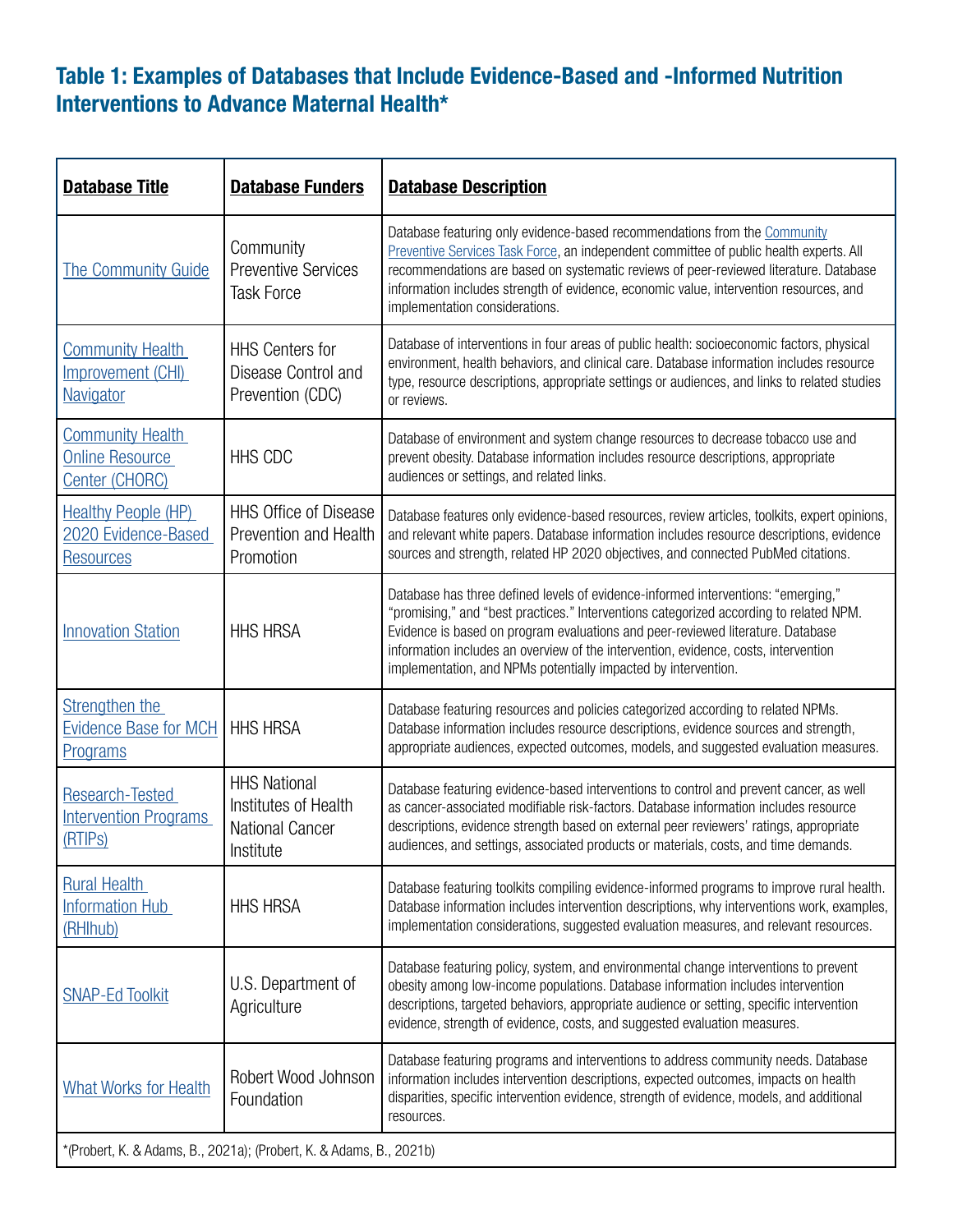# ONLINE DATABASES: A SAMPLE SEARCH

Using the brief *[Incorporating Nutrition into the Title V MCH Services Block Grant National Performance Measures](https://asphn.org/wp-content/uploads/2017/10/Incorporating-Nutrition-in-the-Title-V-MCH-Services-Block-Grant-National-Performance-Measures.pdf)*, Title V staff can find key nutrition-related strategies that impact state priorities or NPMs. The databases indicated in Table 1 can then be used to identify relevant nutrition interventions. Many of the databases provide information on intervention staffing needs, estimated costs, links or contacts for model programs, and implementation considerations and resources. These supporting materials provide a blueprint for Title V MCH Services Block Grant Programs, ultimately paving the way to implement effective maternal nutrition interventions with demonstrated success that are well-matched to grantee needs and resources.

# NPM #2 Example – Step 1: Identify Key Nutrition-Related Strategies

For example, [seven states chose NPM #2 in their most recent action plan:](https://mchb.tvisdata.hrsa.gov/) the percent of cesarean deliveries among low-risk first births. According to [the brief,](https://asphn.org/wp-content/uploads/2017/10/Incorporating-Nutrition-in-the-Title-V-MCH-Services-Block-Grant-National-Performance-Measures.pdf) an evidence-based or -informed strategy related to NPM #2 is increasing awareness and identification of nutrition-related indicators for cesarean sections.

As shown in [the brief](https://asphn.org/wp-content/uploads/2017/10/Incorporating-Nutrition-in-the-Title-V-MCH-Services-Block-Grant-National-Performance-Measures.pdf), nutrition-related indicators that relate to cesarean sections based on the above strategy include:

- Increase percentage of women who enter pregnancy at a healthy BMI
	- Rationale: The risk of cesarean delivery is reduced by a healthy pre-pregnancy weight
- Appropriate weight gain during pregnancy
	- Rationale: The risk of cesarean delivery increases linearly with pregnancy weight gain, independent of birth weight
	- Rationale: The risk of cesarean delivery is reduced by a healthy pre-pregnancy weight and appropriate weight gain
- Identify and control for gestational diabetes mellitus (GDM), including:
	- Screening for GDM in asymptomatic pregnant women after 24 weeks of gestation
	- Medical Nutrition Therapy referral for positive screens
- Hypertension
- Pre-existing diabetes

# NPM #2 Example – Step 2: Use Online Databases to Identify Nutrition-Related Interventions

After finding key nutrition-related strategies (e.g., increase awareness and identification of nutrition-related indicators for cesarean sections), online databases can be used to identify nutrition-related interventions and initiatives.

Increase percentage of women who enter pregnancy at a healthy BMI

- [The Community Guide](https://www.thecommunityguide.org/) recommends [Worksite Obesity Prevention Programs,](https://www.thecommunityguide.org/findings/obesity-worksite-programs) which are a compilation of effective programs increasing nutrition education, self-efficacy, and system changes that promote healthy choices.
- [RTIPs r](https://rtips.cancer.gov/rtips/index.do)ecommends [The Coach Approach,](https://rtips.cancer.gov/rtips/programDetails.do?programId=22053860) a Georgia-area program focused on behavioral theory, nutrition education, coached exercise programs, and peer support.
- [SNAP-Ed Toolkit](https://snapedtoolkit.org/) recommends [The Latino Program](https://snapedtoolkit.org/interventions/programs/latino-campaign/), a California social and multi-media marketing campaign focused on empowering Latino families to adopt healthy changes.
- [What Works for Health](https://www.countyhealthrankings.org/take-action-to-improve-health/what-works-for-health) recommends [Multi-faceted Obesity Prevention Programs,](https://www.countyhealthrankings.org/take-action-to-improve-health/what-works-for-health/strategies/multi-component-obesity-prevention-interventions) which describes the common strategies among several effective evidence-based programs, including increased health education, physical activity, and behavior modification activities.

Identify and control for gestational diabetes mellitus

• [CHI](https://www.cdc.gov/CHInav/) recommends [Special Diabetes Program for American Indians](https://www.ihs.gov/sdpi/), a program conducted among 80 U.S. tribes with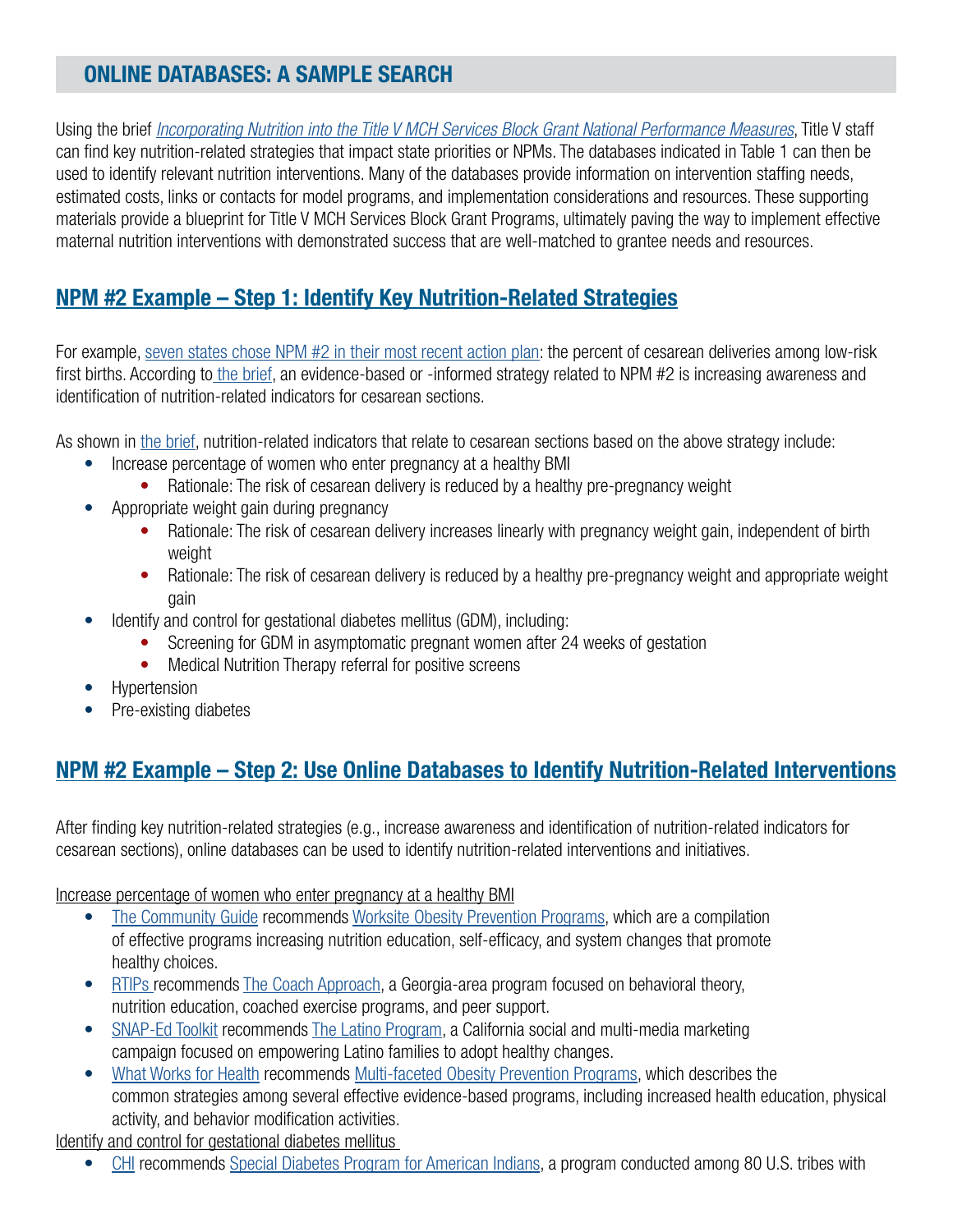diabetes screening, education, and glucose control training.

- [CHORC](https://nccd.cdc.gov/DCH_CHORC/) recommends [Prevent Diabetes STAT Toolkit](https://preventdiabetesstat.org/toolkit.html), a multifaceted toolkit based on published studies. The toolkit focuses on community and clinical partnering, screening, testing, and physician and dietitian referrals to address diabetes.
- [The Community Guide](https://www.thecommunityguide.org/) recommends [Creating a Walkable Community,](https://www.thecommunityguide.org/stories/creating-walkable-communities-rural-north-carolina) a rural North Carolina program that addresses modifying the built environment to promote physical activity.
- [Rural Health Information Hub](https://www.ruralhealthinfo.org/project-examples) recommends [Perinatal Health Partners](https://www.ruralhealthinfo.org/project-examples/302) a rural Georgia home visiting program for highrisk pregnant women offering screenings, education, care-coordination, and community resources.

#### Appropriate weight gain during pregnancy

- [The Community Guide](https://www.thecommunityguide.org/) recommends [Lifestyle Interventions for Pregnancy Health](https://www.thecommunityguide.org/findings/pregnancy-health-lifestyle-interventions-reduce-risk-gestational-diabetes), which is a compilation of interventions to prevent GDM and support appropriate gestational weight gain.
- [Innovation Station](http://www.amchp.org/programsandtopics/BestPractices/InnovationStation/Pages/Innovation-Station.aspx) recommends [Baby Blossoms Collaborative Preconception Health Program: Now and Beyond](http://www.amchp.org/programsandtopics/BestPractices/InnovationStation/ISDocs/Now%20and%20Beyond_2015.pdf), a Nebraska preconception health program and toolkit with healthcare professional training, client education, and community messaging.
- [Strengthen the Evidence Base for MCH Programs](https://www.mchevidence.org/) recommends [Nutrition Education for Expectant Mothers](https://www.mchevidence.org/tools/strategies/2-9.php) to provide educational materials or trainings that increase awareness and identify risk factors for nutrition-related indicators that have been shown to increase cesarean deliveries.
- [What Works for Health](http://www.countyhealthrankings.org/take-action-to-improve-health/what-works-for-health) recommends [Preconception Education Interventions,](https://www.countyhealthrankings.org/take-action-to-improve-health/what-works-for-health/strategies/preconception-education-interventions) which is an overview of effective comprehensive preconception health interventions, like [Every Woman California,](http://www.everywomancalifornia.org/categories_display.cfm?categoriesID=75) emphasizing nutrition, health, and healthy weights before and during pregnancy.

#### Hypertension

- [CHI](https://www.cdc.gov/CHInav/) recommends [Project FRESH](https://www.michigan.gov/mdhhs/0,5885,7-339-71547_4910_4921---,00.html), a Michigan farmers market nutrition program providing fresh produce subsidies and nutrition education to low-income, high-need women.
- [HP2020 Evidence-Based Resources](https://www.healthypeople.gov/2020/tools-resources/Evidence-Based-Resources) recommend[s The Healthy Diné Nation Act,](https://www.healthypeople.gov/2020/law-and-health-policy/bright-spot/promoting-fruits-and-vegetables-through-financing-policies-the-healthy-din%C3%A9-nation-act) a Navajo Nation program increasing access to fruits and vegetables through finance policies.
- [RTIPs r](https://rtips.cancer.gov/rtips/index.do)ecommends [Body and Soul,](https://rtips.cancer.gov/rtips/programDetails.do?programId=257161) a multi-state, church-based program, which includes food and nutrition education, peer support, food policy changes to increase fresh produce access, and supporting materials for participants.
- [SNAP-Ed Toolkit](https://snapedtoolkit.org/) recommends [Voices for Food,](https://snapedtoolkit.org/interventions/programs/voices-for-food-vff/) a multi-state training program increasing food security, food safety, nutrition and cultural education, and fresh produce access in rural, low-income regions.

#### Pre-existing Diabetes

- [HP2020 Evidence-Based Resources](https://www.healthypeople.gov/2020/tools-resources/Evidence-Based-Resources) [recommends Diabetes Management: Interventions Engaging Community Health](https://www.healthypeople.gov/2020/tools-resources/evidence-based-resource/diabetes-management-interventions-engaging-community-health-workers) Workers, a guidance document outlining and referencing effective practices in diabetes management through training and support of Community Health Workers.
- [Innovation Station](http://www.amchp.org/programsandtopics/BestPractices/InnovationStation/Pages/IS-BP-Search.aspx) recommends [Healthy Weight Program,](http://www.amchp.org/programsandtopics/BestPractices/InnovationStation/ISDocs/Healthy-Weight-for-Women_2015.pdf) a Massachusetts bilingual obesity prevention program, with community messaging and diabetes management, emphasizing culturally appropriate educational and motivational classes.
- [RTIPs r](https://rtips.cancer.gov/rtips/index.do)ecommends [SIPsmartER](https://rtips.cancer.gov/rtips/programDetails.do?programId=26317641), a behavior-modification-focused nutrition intervention to reduce the consumption of sugar-sweetened beverages among adults.
- [What Works for Health](https://www.countyhealthrankings.org/take-action-to-improve-health/what-works-for-health) recommends [Preconception Education Interventions,](https://www.countyhealthrankings.org/take-action-to-improve-health/what-works-for-health/strategies/preconception-education-interventions) an overview of effective and comprehensive preconception health interventions, including [Healthy Women, Healthy Futures,](http://beforeandbeyond.org/uploads/Healthy%20Women%20Healthy%20Futures.pdf) which emphasizes nutrition, health, and disease self-management.

## **CONCLUSION**

Improving maternal nutrition using evidence-based and -informed nutrition interventions represents an opportunity for Title V MCH Services Block Grant Programs to promote both maternal and infant health. Using the two-step procedure described in this brief, Title V MCH Services Block Grant Program staff, including public health nutritionists, can identify appropriate nutrition strategies for each of their state's NPMs and then search online databases to find relevant evidence-based or -informed nutrition interventions.